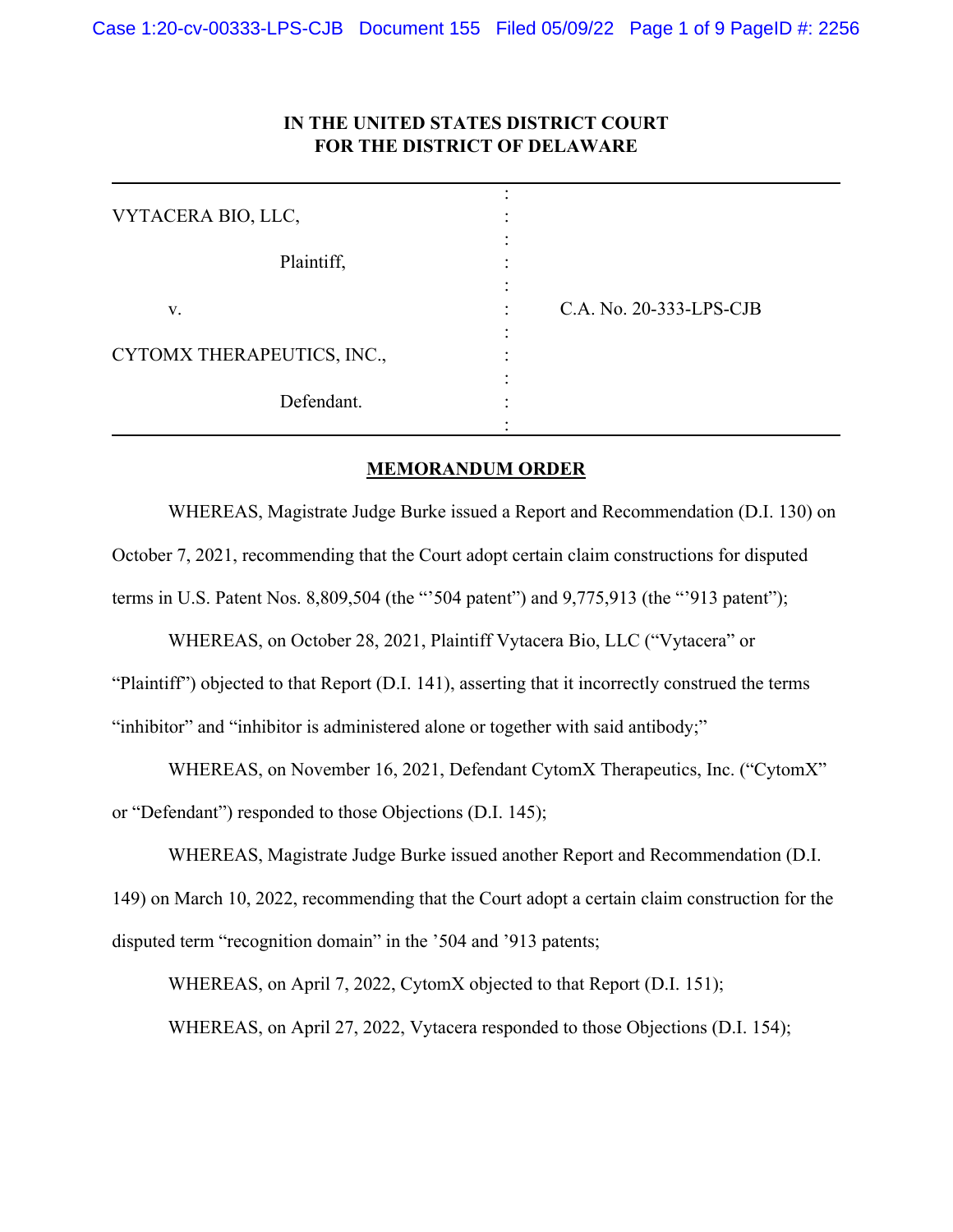WHEREAS, the Court has considered the parties' objections and responses *de novo*, *see St. Clair Intell. Prop. Consultants, Inc. v. Matsushita Elec. Indus. Co., Ltd.*, 691 F. Supp. 2d 538, 541-42 (D. Del. 2010); 28 U.S.C. § 636(b)(l)(C); Fed. R. Civ. P. 72(b)(3);

**NOW THEREFORE, IT IS HEREBY ORDERED** that (i) Vytacera's Objections (D.I. 141) to Judge Burke's recommended constructions of "inhibitor" and "inhibitor is administered alone or together with said antibody" are **OVERRULED** and the constructions set forth in the Report (D.I. 130) are **ADOPTED**; and (ii) CytomX's Objections (D.I. 151) to Judge Burke's recommended construction of "recognition domain" are **OVERRULED** and the construction set forth in the Report (D.I. 149) is **ADOPTED**.

1. Vytacera objects to the recommended construction of "inhibitor" as meaning "a molecule, separate from the [biologically active agent/antibody], having the ability to bind, inhibit, suppress, neutralize, or decrease activity of a [biologically active agent/antibody]." (D.I. 141 at 2-9) This construction resolved the parties' dispute as to whether the inhibitor can ever be part of the same molecule as the biologically active agent ("BAA"). (*See* D.I. 130 at 6) Relying on both the claim language and the patents' shared specification, the Report concluded that the inhibitor and the BAA must always be separate molecules. (*See id.*) The Court agrees. Notably, the claims describe the inhibitor as having a component that takes an action – for example, binding, inhibiting, or suppressing – that affects the BAA, which would indicate to a person of ordinary skill in the art that the inhibitor and BAA are distinct entities.<sup>1</sup> (*See* '504 patent cl. 1) As the Report states, "[i]t is hard to conceive of how a first entity (the inhibitor) could be said to

<sup>&</sup>lt;sup>1</sup> In the '913 patent, the "biologically active agent" is an "antibody." ('913 patent cls. 1, 22) There is no dispute that the "antibody" of the '913 patent is a "biologically active agent" as described in the patents, and the Court's analysis applies equally to the claims of both patents. (*See* D.I. 130 at 6 n.3, 7)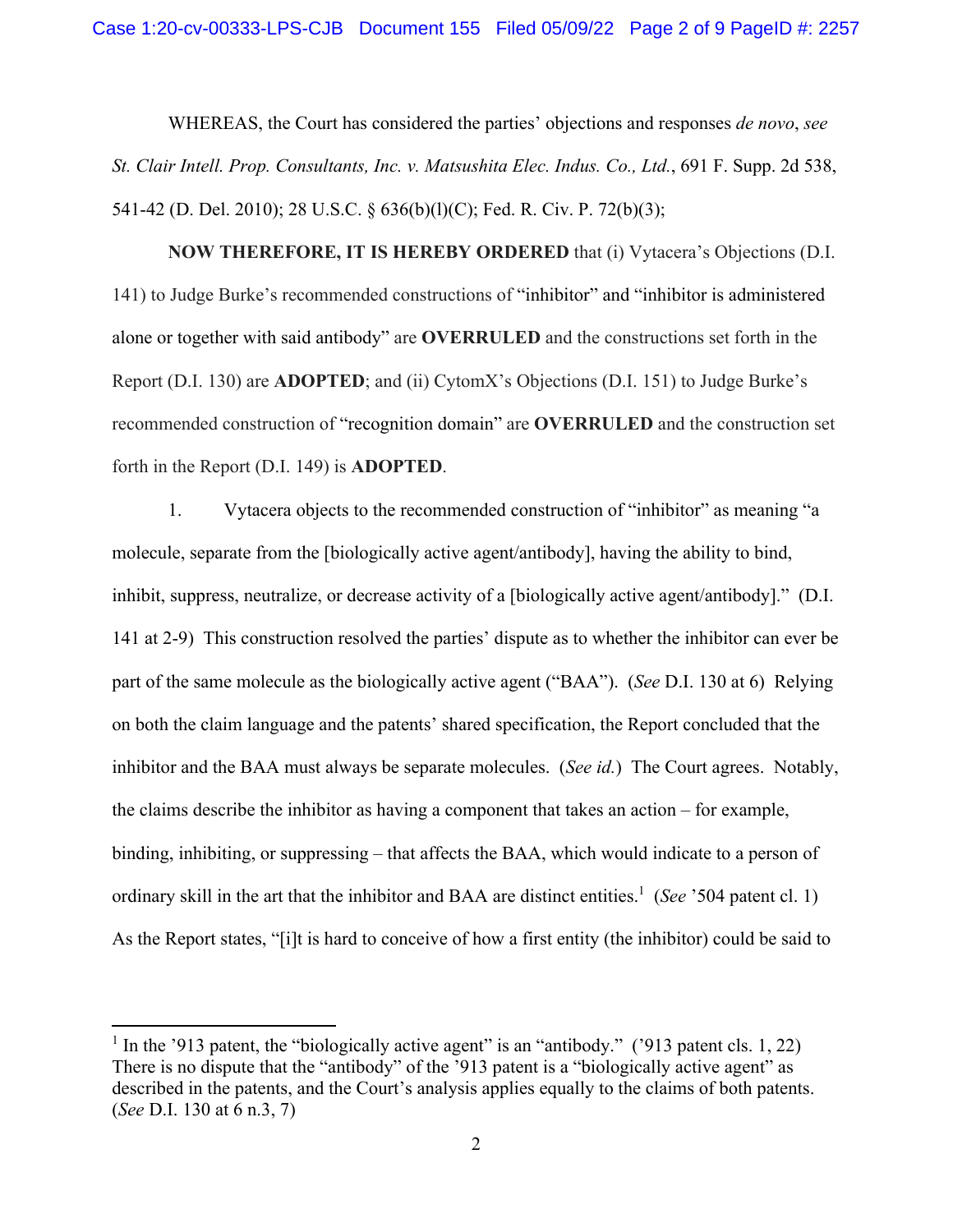'inhibit' . . . a second entity (the biologically active agent), if those two things were actually all part of the same chemical molecule." (D.I. 130 at 7) The specification provides further support. The patents' Abstract explains that "[t]he invention relates to molecules inhibiting biologically active compounds" ('504 patent, Abstract), echoing the claim language and suggesting, again, that inhibitors are distinct from BAAs. The specification also describes the "[i]nhibitor-ligand pair" (with "ligand" used interchangeably with "BAA") as a "*set* of molecules," indicating that the inhibitor and ligand (i.e., the BAA) are not part of the same molecule. (*Id.* at 5:36-37, 45-47) Additionally, the Court finds nothing in the claims or the specification that suggests the inhibitor and BAA are chemically attached in the same molecule. (*See* D.I. 130 at 7-8)

2. As CytomX notes, Vytacera's Objections have little to do with Judge Burke's actual analysis. (*See* D.I. 145 at 1) They do not, for example, raise any specific issues with the Report's reliance on the claim language or specific portions of the specification to support its constructions. (*See id.*) Having considered the arguments Vytacera *does* raise, the Court finds none of them persuasive.

3. First, Vytacera argues the patents' specification teaches that the claimed inhibitor and BAA can be a "unitary molecule." (*See* D.I. 141 at 2-4) As an initial matter, the Court agrees with CytomX that Vytacera has waived this argument, as it is raised for the first time in connection with its Objections and conflicts with its position before Judge Burke, where Vytacera agreed that the claimed inhibitor and BAA are "distinct molecules." (*See* D.I. 145 at 5) (citing D.I. 136 at 15) Vytacera has not shown good cause for raising this new, and inconsistent, argument at this stage.<sup>2</sup> In any event, Vytacera's argument also fails on the merits. Vytacera

 $2 \text{ In its certification pursuit to the Court's October 9, 2013 Standing Order for Objections Filed}$ Under Fed. R. Civ. P. 72, Plaintiff states that it has good cause to bring these new arguments because they "are related solely to points and comments discussed during the August 23, 2021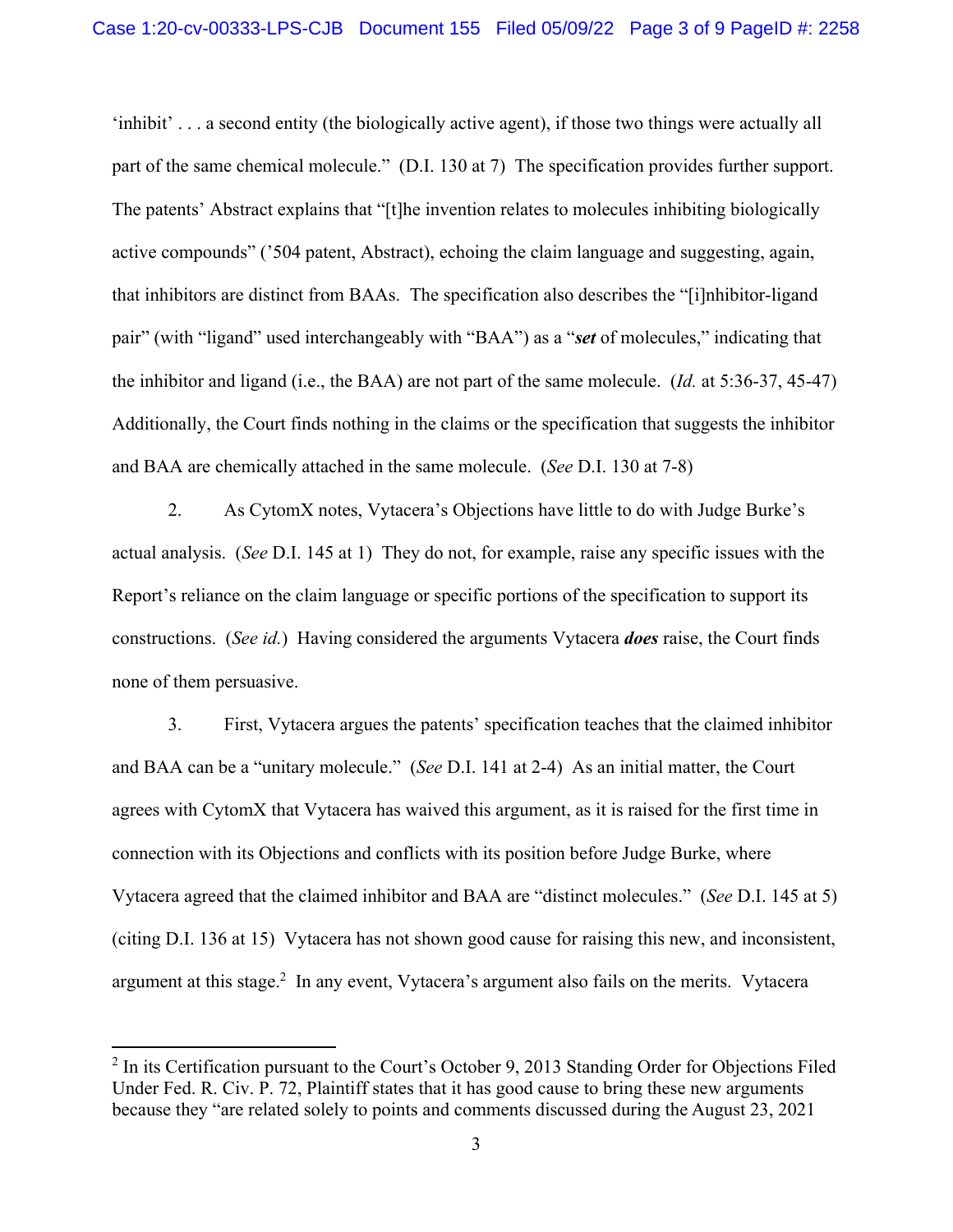appears to argue that the specification's disclosure of molecules – for example, a catalytic antibody – that can serve as either an inhibitor or a BAA amounts to a disclosure that a single "unitary" molecule can simultaneously serve those two roles. (*See id.* at 5-6) The Court agrees with CytomX, however, that the disclosure of such molecules provides no basis to conclude that the claimed inhibitor and BAA are a "unitary molecule." (*See id.* at 6) ("Put simply, that a certain type of molecule can possibly serve either of two roles (i.e., BAA or inhibitor) does not answer whether, as a matter of claim construction, a single 'unitary' molecule can simultaneously serve those two roles in the *claimed* invention.")

4. Vytacera's reliance on the patents' specification to argue that the claimed inhibitor and BAA can be chemically attached is equally unsuccessful. The Court agrees with CytomX that the term "operably linked" describes the connection between the inhibitor's first and second moieties – not a connection between the inhibitor and the BAA. (*See id.* at 7) Next, Vytacera points to a preferred embodiment in which the active agent or active compound (both purportedly interchangeable with BAA) can include a cytotoxic protein. (D.I. 141 at 5) (citing '504 patent at 7:48-50, 8:60-66) Since covalent attachment (or a chemical union) can be accomplished by such a protein, Vytacera argues this preferred embodiment provides further support for the notion that the claimed inhibitor and BAA can be chemically attached. (*Id.* at 4- 5) Vytacera also points to another portion of the specification discussing "a post-cleavage cytotoxic agent derivative" that can be attached to a linker unit, which can also accomplish covalent attachment. (*See id.*) (citing '504 patent at 31:11-15) As CytomX notes, however, that passage never refers to the referenced cytotoxic agent as a BAA; nor does the passage speak to

*Markman* hearing." The Court is not persuaded by this assertion. Moreover, Vytacera fails to identify the new arguments it advances – as required by the Standing Order – placing the burden on Defendant and the Court to do so. (*See* D.I. 145 at 9 n.5)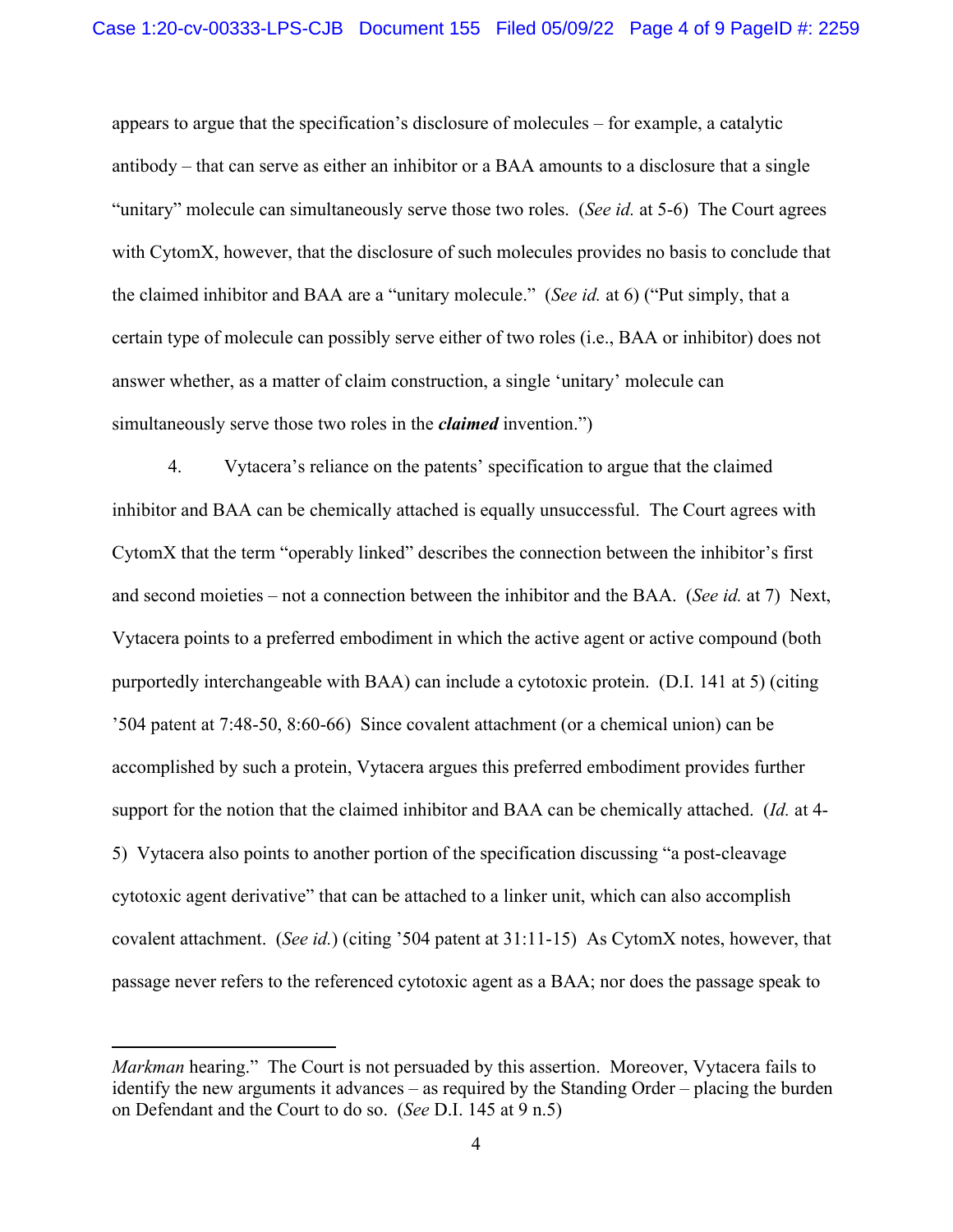the relationship between the claimed *inhibitor* and the BAA. (*See* D.I. 145 at 7-8) The Court agrees with CytomX that these "cherry-picked" excerpts from the specification do not provide significant support for Vytacera's position. (*See id.*)

5. Vytacera next faults the Report for not including the claimed second moiety in its construction of "inhibitor." (*See* D.I. 141 at 6-7) There is no dispute, however, that the inhibitor must have a second moiety. (*See* D.I. 145 at 8) ("CytomX does not contest that the inhibitor, as construed, must meet the additional limitations of the claims, which require first and second moieties.") Judge Burke's construction did not "ignore" the role of the inhibitor's second moiety; rather, it reasonably did not address this uncontested point.

 6. Vytacera contends that expert testimony is required to determine whether the claimed "inhibitor" and BAA are chemically attached, and the Court should therefore return this matter to Judge Burke to reopen claim construction after expert discovery. (*See* D.I. 141 at 7-8) As CytomX points out, however, "Vytacera had every opportunity to present expert testimony according to the deadlines set by the Scheduling Order and chose not to do so." (D.I. 145 at 9) Nor did Judge Burke request expert testimony or supplemental briefing after the claim construction hearing. The Court agrees with CytomX and the Report that the intrinsic evidence was sufficient to resolve the parties' dispute. (*See id.*) 3

 7. Vytacera argues CytomX's proposed construction invited improper validity and infringement analysis at this stage, pointing to CytomX's reference to its accused product during the *Markman* hearing. (D.I. 141 at 8-9) But CytomX's passing reference to its accused product falls far short of an admission that its addition of the "separate" limitation to its construction was "never centered on the claims," as Vytacera alleges. (*Id.* at 9) There is no evidence Judge Burke

<sup>&</sup>lt;sup>3</sup> Moreover, this, too, is a new argument and waived.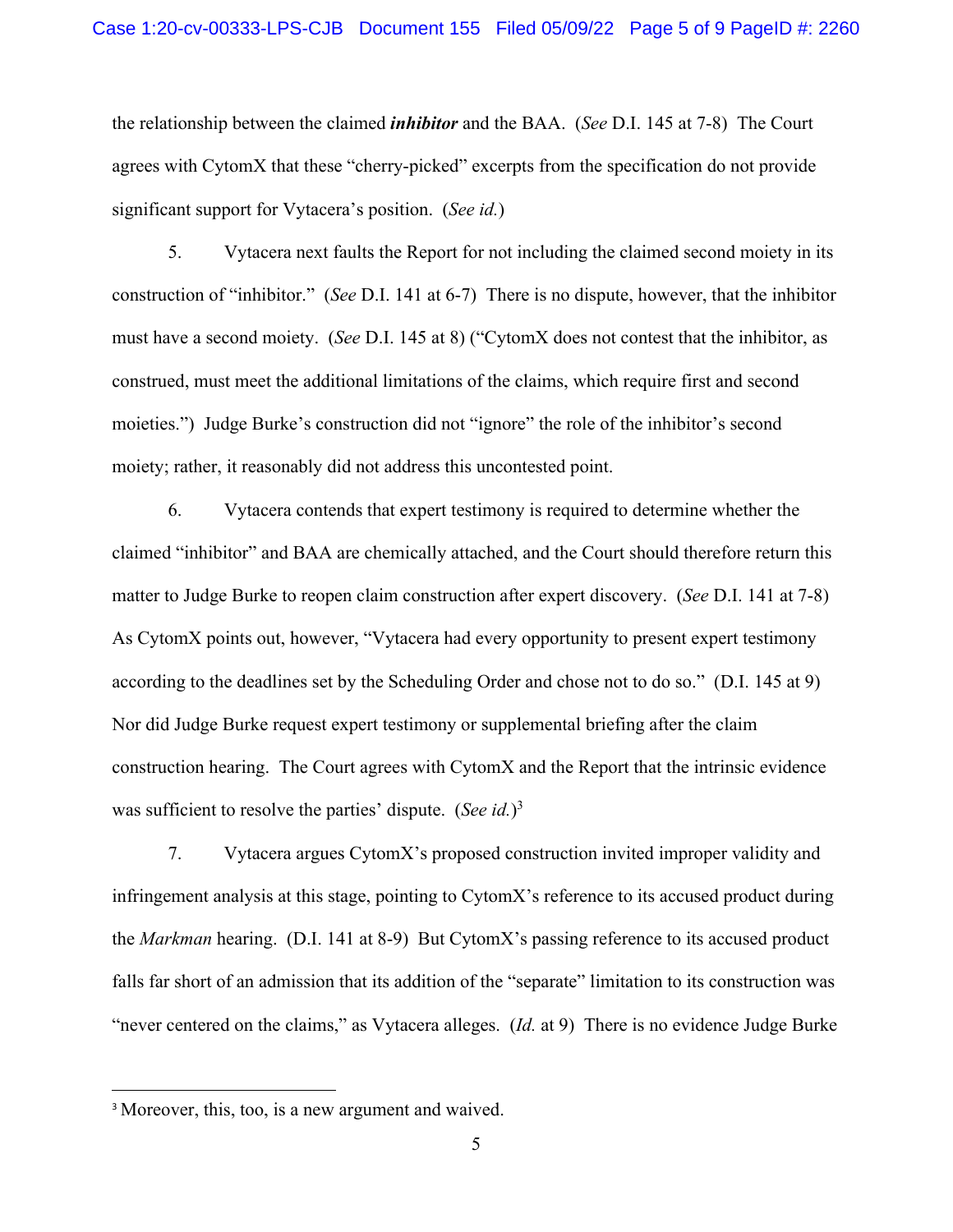relied on CytomX's accused technology in construing the claim terms; indeed, the record reflects his understanding that CytomX's technology "has no relevance to the claim construction process." (D.I. 136 at 12; *see also* D.I. 145 at 9 n.4)

 8. Vytacera also objects to the recommended construction of "inhibitor is administered alone or together with said antibody" as meaning "inhibitor is administered by itself, i.e., not with said antibody, or inhibitor is co-administered with said antibody." (D.I. 141 at 9-10) Vytacera points to the Report's reference to this dispute as an "offshoot" of the dispute over the "inhibitor" term, arguing the Court should reject the Report's construction of this term for the same reasons as discussed in connection with the first term. (*Id.* at 9) Accepting Plaintiff's own logic, the Court rejects Plaintiff's arguments, for all of the reasons discussed above in connection with the "inhibitor" term. Moreover, the Court agrees with Judge Burke's analysis as to the administration of the inhibitor and the BAA, which Vytacera does not directly challenge despite it being central to Judge Burke's construction.4 (*See* D.I. 130 at 10-11)

9. The Court now turns to Defendant's Objections. CytomX objects to the recommended construction of "recognition domain" ("RD") as meaning "targeting moiety, i.e. a molecule that binds to a defined population of cells." (*See* D.I. 151 at 6-10) As to this term, the parties' sole dispute is whether the RD recited in certain dependent claims must be a "distinct

<sup>&</sup>lt;sup>4</sup> Vytacera's Objections focus on the Report's construction of the two terms already discussed. Vytacera adds in a footnote that "the aforementioned arguments overlap and are applicable to all *Markman* terms," so the Court should reject the Report's constructions of two other terms as well. (D.I. 141 at 9 n.3) Vytacera has offered no separate analysis as to these other two terms. This footnote – which CytomX describes as a "throw-away effort to impugn the otherwise uncontested recommended constructions" (D.I. 145 at 10 n.6) – is far from adequate to obtain the relief sought. Moreover, if Vytacera is correct that the terms all overlap, then the Court would reach the same conclusion (i.e., agree with the Report) with respect to all of the terms. Hence, to be clear, the Court adopts the Report's recommended constructions of "reduction of binding activity of said inhibitor" and "biologically active agent."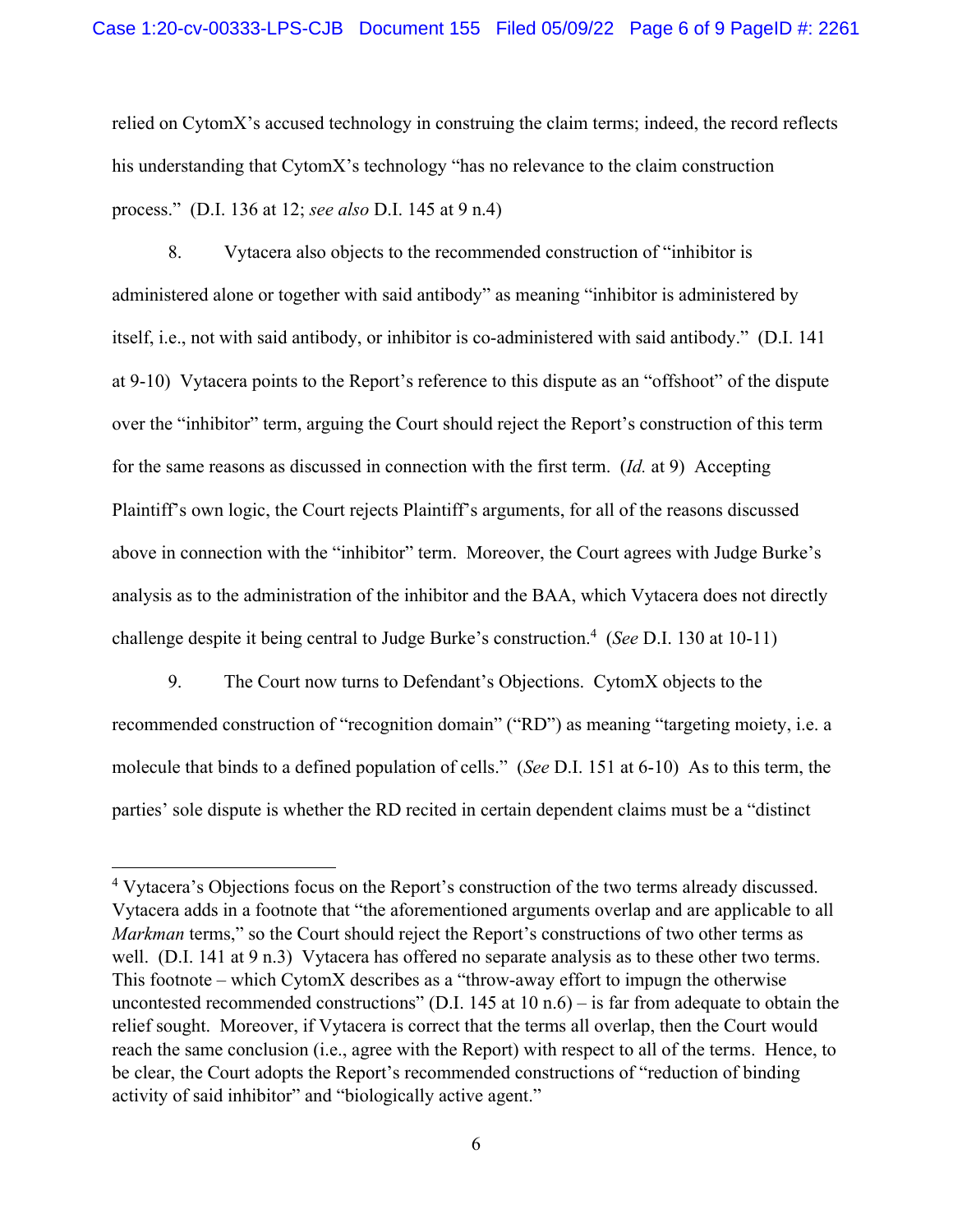molecular component" from the BAA and the inhibitor. (*See id.* at 1) As the Report explains, both parties agree a RD can be part of the same molecule as either a BAA or an inhibitor. (D.I. 149 ¶ 3) CytomX, however, seeks a construction that would require that the RD must also be a "distinct molecular component" from the BAA and the inhibitor. The Court agrees with the Report that CytomX has failed to justify the narrow construction it seeks, for reasons including its failure to provide persuasive support for the concept of "intra-molecule distinctness" it proposes. (*See id.* ¶ 4)

10. CytomX lodges three primary complaints with the Report's reasoning as to this term. First, it argues the Report made an error of law by "start[ing] with an apparent presumption that two or more claim elements can be indistinct." (D.I. 151 at 6) The Court disagrees. Judge Burke simply observed that, although the RD has a different name than "inhibitor" and "BAA," and although the patents indicate it has a distinct function, this does not compel a conclusion that it must always be a "distinct molecular component" from those other components. (*See* D.I. 149 ¶ 4) The Report does not rely on any presumption of indistinctness; rather, it acknowledges certain distinctions between the RD and other claim elements, but finds the particular distinction advocated by CytomX unsupported and somewhat confusing. (*See id.*) (noting "[t]his concept of 'intra-molecule distinctness' does not appear to be discussed in the patents-in-suit in any clear, direct way" and it is unclear "what it actually means to be a 'distinct molecular component'")

11. Second, CytomX contends that the Report's recommended construction is at odds with the claims and specification, which purportedly support CytomX's argument that the inhibitor, BAA, and RD are "distinct molecular components." (*See* D.I. 151 at 7-9) As the Court already explained, however, the claims' use of different language for and assignment of

7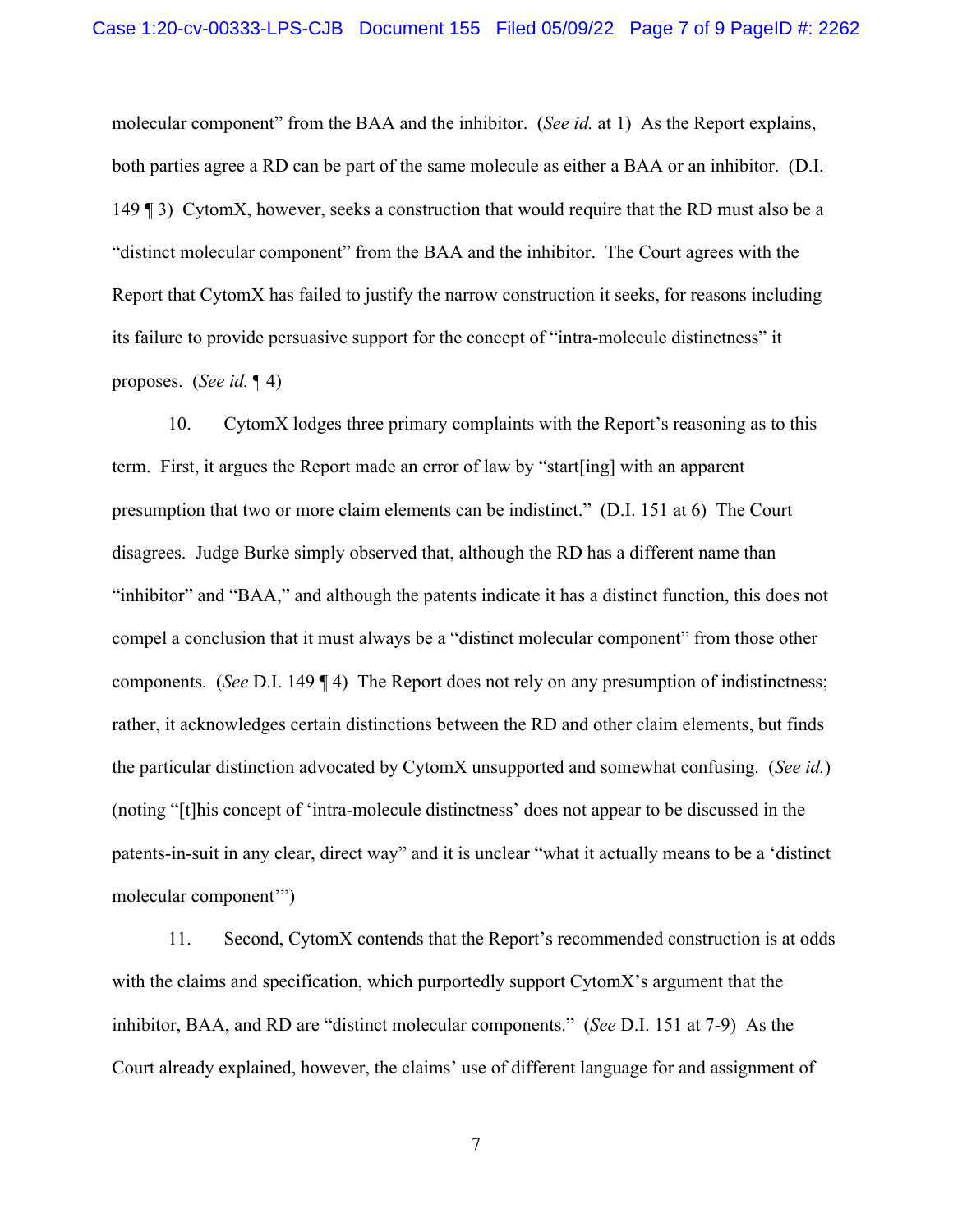different functions to the three claim elements does not compel the construction CytomX seeks. Nor does the specification. CytomX points to preferred embodiments describing the RD as having a discrete function from the BAA or inhibitor or as having an "association" with those other elements (*see id.* at 7-8), but the Court agrees with Vytacera that these examples do not foreclose the possibility that those elements could be indistinct (*see* D.I. 154 at 7). Moreover, as Vytacera notes, the record lacks any explicit disclaimer of an embodiment in which the RD and BAA are indistinct. (*See id.* at 3)<sup>5</sup>

12. Third, CytomX asserts that its proposed construction is consistent with Judge Burke's other recommended constructions (and that Vytacera's is not). (*See* D.I. 151 at 9-10) For example, referencing dependent claim 16 of the '913 patent, CytomX argues Vytacera's construction would allow "the BAA (in the guise of a 'recognition domain') to be attached to the inhibitor," which would "plainly violate[] the recommended 'inhibitor construction.'" (*Id.* at 10) But the Court agrees with the Report that this example does not "necessarily mean[] that a RD could never, under any circumstance, be seen as indistinguishable molecularly from a BAA." (D.I. 149 ¶ 5) As the Report concludes, CytomX has not justified importing its particular conception of distinctness into the specification's express definition of RD, which the Report's recommended construction reflects. (*See id.* ¶ 1) ("The recommended construction . . . comes from an explicit definition of the RD term in the patents.") (citing '504 patent at 6:5-7)

<sup>&</sup>lt;sup>5</sup> The Court finds it unnecessary, given its other conclusions, to consider Plaintiff's expert's declaration, or Defendant's contention that it was untimely. The Report likewise found it unnecessary to do so.